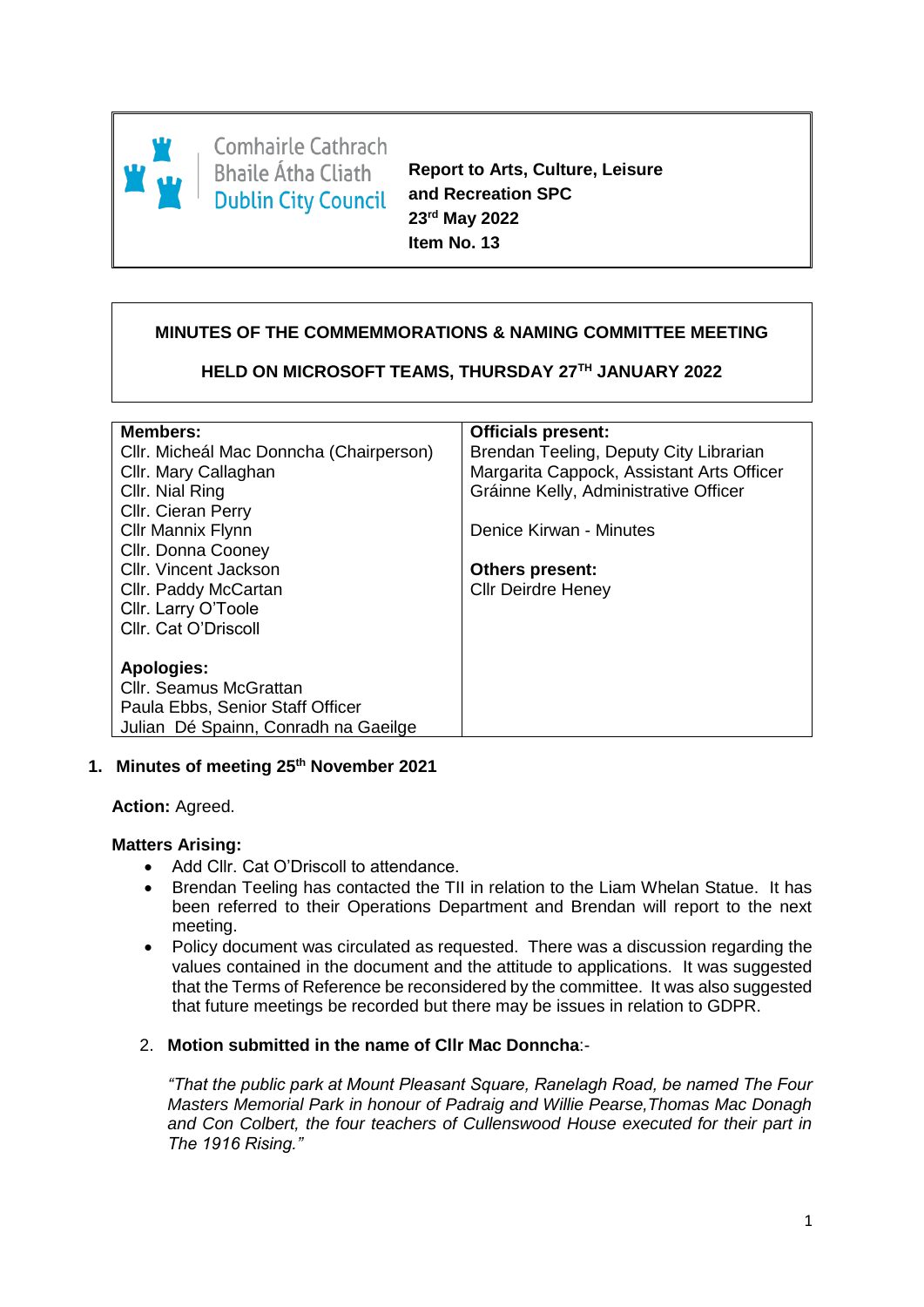It was noted that there is a Four Masters park on Berkeley Road. Given that the Council's policy is that parks should be named after the locality, it was suggested that a memorial bench or memorial garden could be installed on the site. Members asked if there had been a change in policy to prohibit the installation of memorial benches in parks and noted some confusion about this.

**Action:** The City Parks Superintendent to be invited to the next meeting to provide clarification.

# **3. Quaker Burial Grounds, Cork Street – Discussion**

No formal application has been received yet.

#### **Action:** Noted

#### **4. Plaques/Monuments/Memorials/Infrastructure Proposals and Plans for 2022**

#### **a. Fire Brigade Plaques**

A document was circulated. Members agreed with the proposal, noting that Individual applications will have to be submitted for each site. It was agreed that the plaques should be in keeping with the existing plaque layout and design, but that a visual reference to the DFB might be incorporated..

**Action:** Brendan Teeling to propose potential designs and liaise with the Historian and the Chairperson.

#### **b. Padraig Pearse, Kingfisher Restaurant - Plaque Application**

Wording to be agreed. It was noted that Elizabeth O'Farrell should be included.

**Action:** Brendan Teeling will liaise with the applicant regarding the wording.

#### **c. Transfusion Positive Organisation (request for a park bench)**

Members expressed their support for the proposal and asked that this be communicated to Parks.

**Action:** The City Parks Superintendent to be invited to the next meeting to provide clarification as to the policy on memorial benches in parks.

# **d. Bloody Sunday Bridge – Update**

A link to the preview of the public consultation was circulated. The possibility of asking people responding to indicate where they live was discussed. The consultation will be advertised on social media. It was suggested that posters including a QR code link to the consultation be displayed at the bridge.

**Action:** B Teeling to investigate the possibility of incorporating a question about the area in which respondents live**.** Councillors to be notified when the consultation goes live.

# **e. Stolperstein Memorial – Update**

Awaiting technical details. Stones will be embedded into a paving stone which will be embedded into the footpath. School principal would like the children to be involved in the project. Unveiling will be held in June when the artist can visit Dublin.

**Action:** Report to next meeting. Spelling to be confirmed.